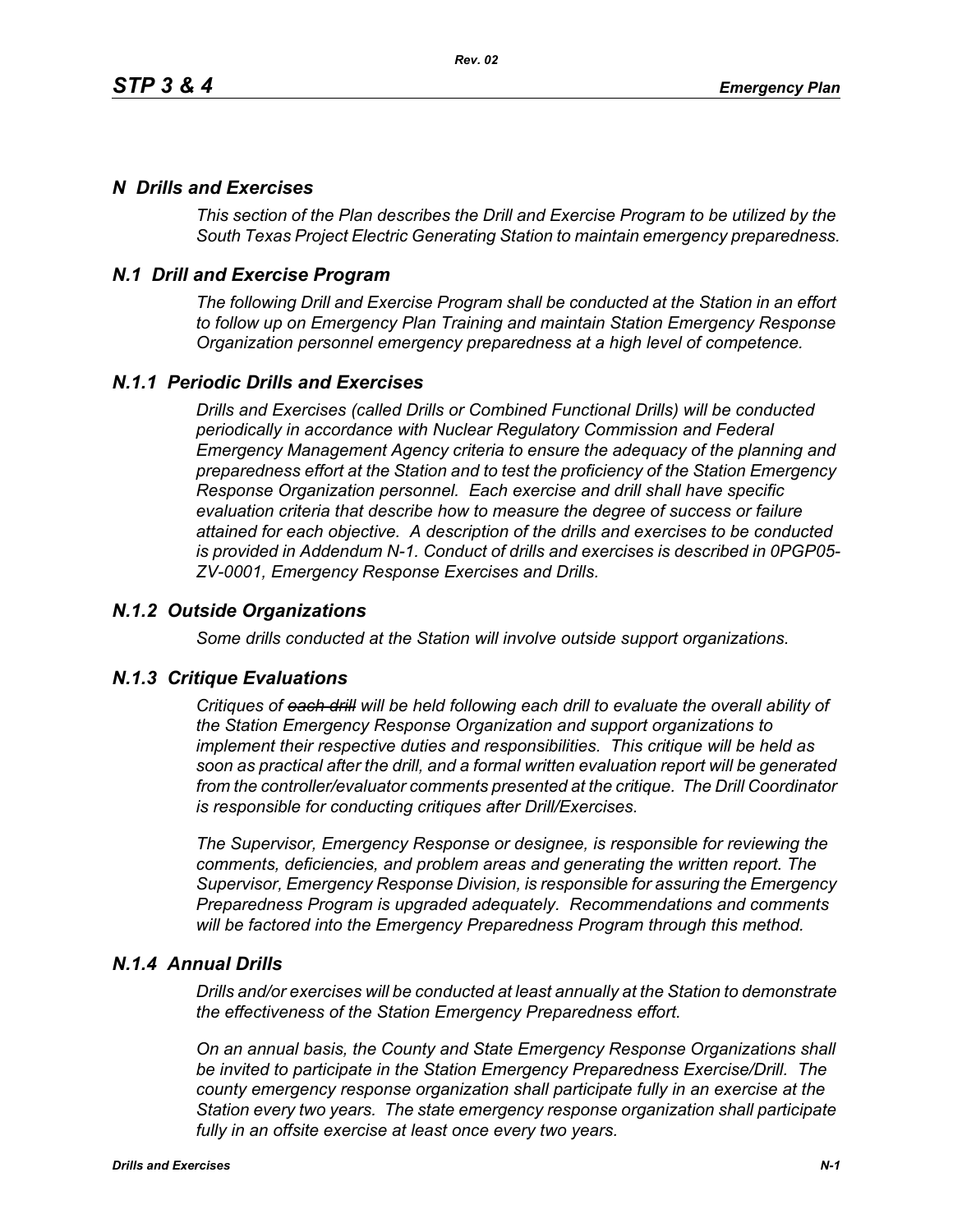*A full participation exercise will include mobilization of the state and county emergency management organizations and their resources in keeping with the accident scenarios. Involvement by the support organizations will be as appropriate to the exercise objectives.* 

*The ingestion exposure pathway measures shall be exercised by the state emergency response organization as a minimum every six (6) years. An off hours and an unannounced drill/exercise shall be performed at least once every six (6) years. Federal Emergency Management Agency objectives for the state and county emergency management organizations shall be exercised as required.*

*Drills will be held to demonstrate the abilities of the Station Emergency Response Organization to respond in different weather conditions. Drills should therefore be held in good or bad weather providing no life threatening situations occur.*

### *N.2 Scenario Development*

*Scenarios for drills/exercises will be developed under the direction of the Supervisor, Emergency Response or designee.* 

### *N.2.1 Specific Objectives*

*Input from cognizant Station groups, State, and County authorities are required to define the specific objectives to be met during the drill/exercise.*

#### *N.2.2 Scenario Composition*

*Scenarios should include, but not be limited to:*

- *Basic objectives,*
- *Support organization(s) involved,*
- *Chronological flow of initiating data,*
- *Time schedule of real and simulated actions,*
- *Summarizing narrative of appropriate response actions, and*
- *A listing of official evaluators and controllers.*

*Scenarios governing the exercise will be varied each year, and confidentiality will be maintained on the scenario. The variation to the scenarios will allow all significant provisions in the Plan to be fully exercised. Provisions exist to allow exercises to be conducted during the off-hours at a minimum of once every six years.*

*The scenario preparation should include identifying the Control Room alarms, alarm sequences, and specific instrumentation readings throughout the drill.*

*Only officials of the Federal, State, and County support authorities involved in scenario development and approved Station controllers and evaluators will share advanced*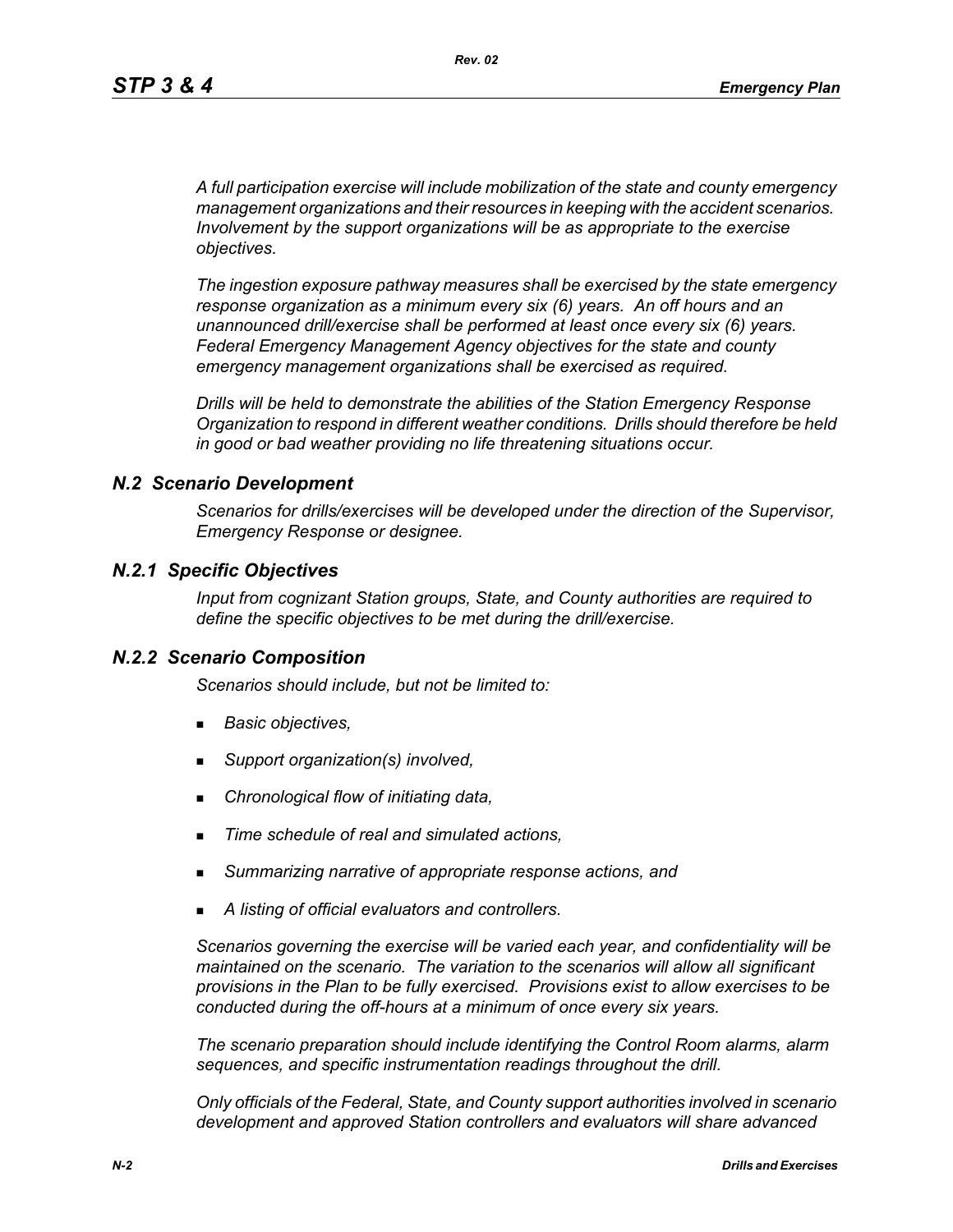*knowledge of the scenario. Limiting the knowledge of the scenario allows for effective controllers' participation and evaluator judgment without significant compromise of scenario or drill confidentiality. This allows for significant free play during the drills by the participants. A description of the arrangements for the advance materials to be provided to official observers and participation in the evaluation critique is provided in 0PGP05-ZV-0001, Emergency Response Exercises and Drills.*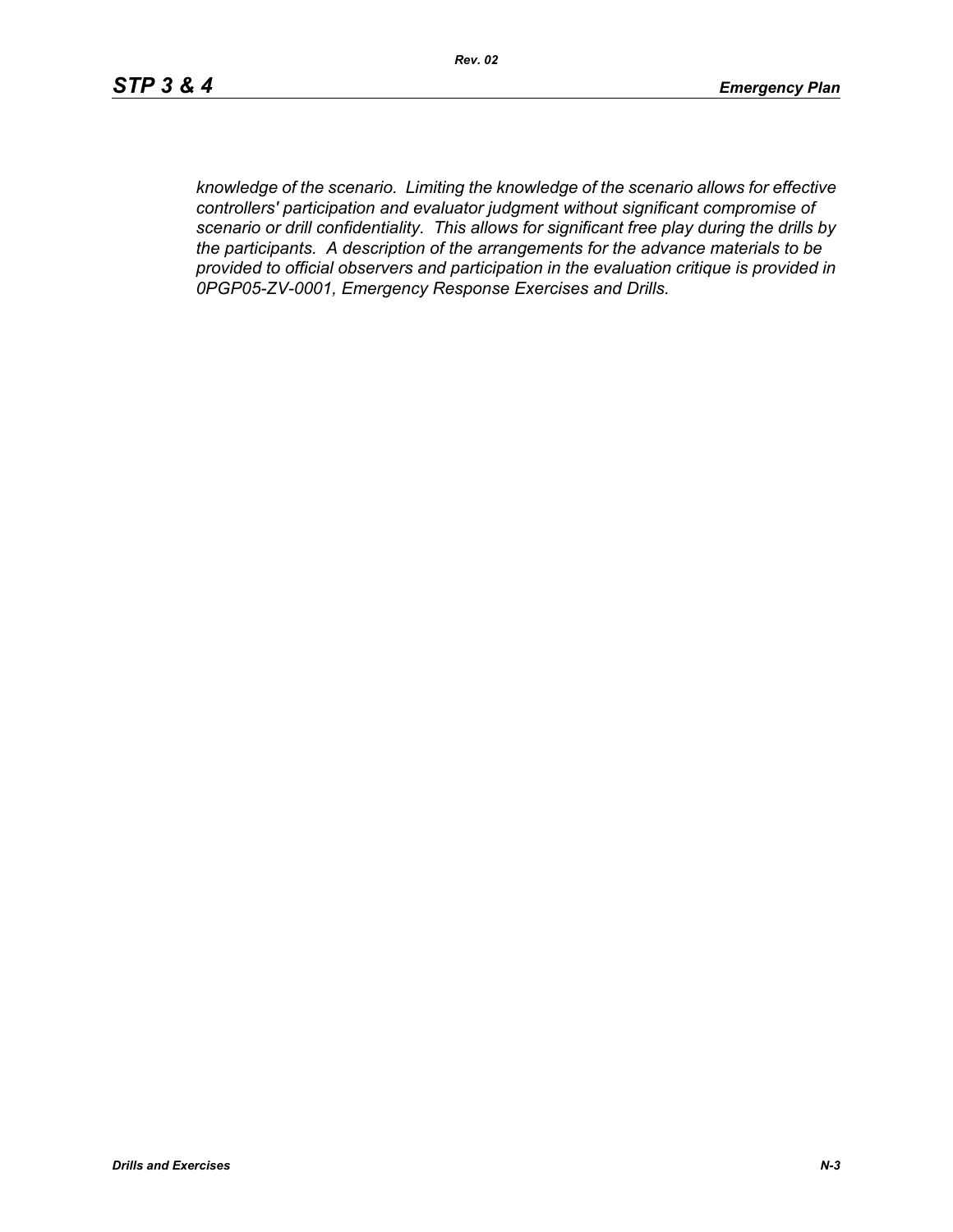## *Addendum N-1 Drills and Exercises Page 1 of 2*

- *1.0 Drills and exercises (called Drills, Combined Functional Drills, Dress Rehearsals, Evaluated or Graded Exercises) will be conducted periodically, in accordance with the criteria of NUREG-0654/Federal Emergency Management Agency Report-1 to ensure the adequacy of planning and preparedness and the proficiency of the Emergency Response Organizations to react to an actual situation in the Station. All drills shall be supervised and evaluated by a Drill Coordinator qualified to Station standards.*
- *2.0 Critiques of drills will be held and recommendations and comments will be factored into the preparedness program. Drills conducted at the Station may involve outside support organizations.*
- *3.0 COMMUNICATION TESTS Communication tests with State and local governments within the Plume Exposure Pathway Emergency Planning Zone will be conducted monthly. Communications with Federal emergency response organizations and State within the ingestion pathway will be tested on a quarterly basis. Communications between the nuclear facility, State and County emergency response facilities, and field assessment teams shall be tested annually. Communications tests shall also include the aspect of understanding the content of messages.*
- *4.0 FIRE DRILLS Fire drills shall be conducted in accordance with Station Updated Final Safety Analysis Report*s *9.5.1.6* (Unit 1/2), 9A(Unit 3/4) *Fire Hazard Analysis Report 4.1 and 4.2* (Units 1 and 2), *and Title 10 Code of Federal Regulations Part 50 Appendix R. sec. I.3 to demonstrate firefighting readiness of assigned personnel (as applicable).*
- *5.0 MEDICAL EMERGENCY DRILLS A medical emergency drill involving a simulated contaminated individual that contains provisions for participation by the local support services as indicated in Section B of this Plan shall be conducted annually. The offsite portions of the medical drill may be performed as part of the required annual exercise at the discretion of the Plant General Manager. Emergency medical drills shall test medical personnel and site personnel on handling of*  radiologically involved victims with respect to radiation monitoring, contamination control and *decontamination of the victim.*
- *6.0 RADIOLOGICAL MONITORING DRILLS Radiological Monitoring Drills shall be conducted at the Station annually. These drills shall provide for the monitoring of plant environs and radiological monitoring on site and offsite. These drills shall include collection and analysis of airborne activity, ground deposition surveys, and provide provisions for communications and record keeping. At*  least once every year collection and analysis will also include vegetation, soil and water. The State *drills may not always be conducted at the Station. These drills will demonstrate the ability to coordinate with and make appropriate recommendations to the Department of State Health Services.*
- *7.0 HEALTH PHYSICS DRILLS*
	- *7.1 Health Physics Drills shall be conducted semi-annually which involve response to and analysis of simulated elevated airborne and liquid samples and direct radiation measurements in the environment.*